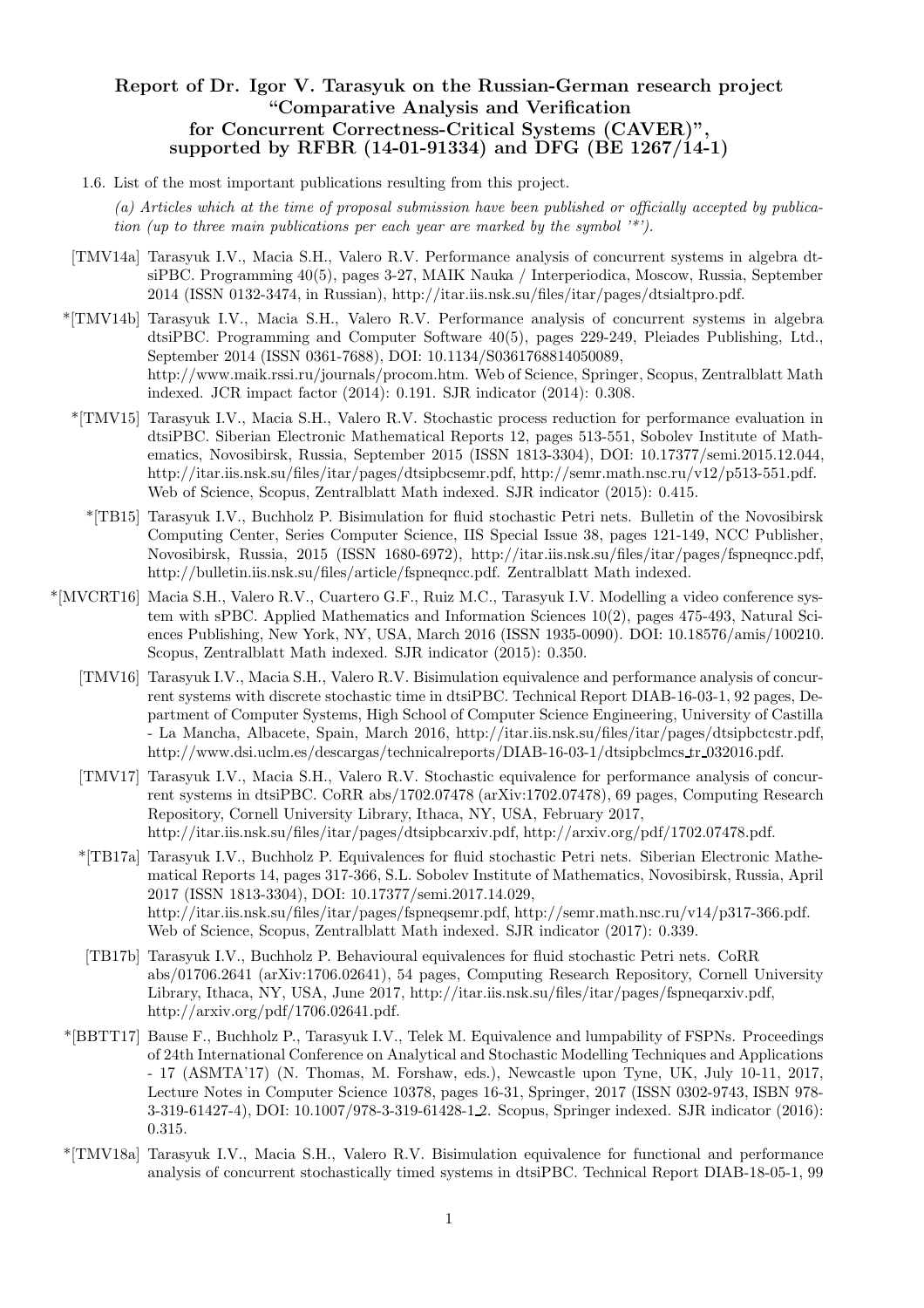pages, Department of Computer Systems, High School of Computer Science Engineering, University of Castilla - La Mancha, Albacete, Spain, May 2018, http://itar.iis.nsk.su/files/itar/pages/dtsipbctcsrwr.pdf, http://www.dsi.uclm.es/descargas/technicalreports/DIAB-18-05-1/TR DSI may2018.pdf.

- \*[TMV18b] Tarasyuk I.V., Macia S.H., Valero R.V. Stochastic equivalence for performance analysis of concurrent systems in dtsiPBC. Siberian Electronic Mathematical Reports 15, pages 1743-1812, S.L. Sobolev Institute of Mathematics, Novosibirsk, December 2018 (ISSN 1813-3304), DOI: 10.33048/semi.2018.15.144, http://itar.iis.nsk.su/files/itar/pages/dtsipbceqsemr.pdf, http://semr.math.nsc.ru/v15/p1743-1812.pdf. Web of Science, Scopus, Zentralblatt Math indexed. SJR indicator (2018): 0.412.
	- [Tar19] Tarasyuk I.V. Discrete time stochastic and deterministic Petri box calculus. CoRR abs/1905.00456 (arXiv: 1905.00456), 57 pages, Computing Research Repository, Cornell University Library, Ithaca, NY, USA, May 2019, http://itar.iis.nsk.su/files/itar/pages/dtsdpbcarxiv.pdf, http://arxiv.org/pdf/1905.00456.pdf.
	- \*[TB19] Tarasyuk I.V., Buchholz P. Logical characterization of fluid equivalences. Siberian Electronic Mathematical Reports 16, pages 826-862, S.L. Sobolev Institute of Mathematics, Novosibirsk, June 2019 (ISSN 1813-3304), DOI: 10.33048/semi.2019.16.055, http://itar.iis.nsk.su/files/itar/pages/fspneqlogsemr.pdf, http://semr.math.nsc.ru/v16/p826-862.pdf. Web of Science, Scopus, Zentralblatt Math indexed. SJR indicator (2018): 0.412. RSCI indexed. RSCI impact factor (2015): 0.265.
	- 2.1. Project's initial questions and objectives.

## A4. Developing and studying behavioral equivalences for fluid stochastic Petri nets (FSPNs).

## (a) Constructing new fluid equivalences for FSPNs.

We planned to proceed with introducing and studying fluid stochastic bisimulations on FSPNs, to be able to reduce the size of FSPNs by applying quotienting while preserving their transient and stationary behaviors.

(b) Logical characterizations of the fluid equivalences.

We intended to give logical characterizations for the fluid stochastic bisimulations by fluid extensions of Probabilistic Modal Logic (PML) of K.G. Larsen and A. Skou [LS91] on probabilistic transitions systems and Continuous Stochastic Logic (CSL) of A. Aziz, K. Sanwal, V. Singhal and R. Brayton [ASSB00] on continuous time Markov chains. Our research was to rely on the work of G. Clark, S. Gilmore, J. Hillston and M. Ribaudo [CGHR00] about  $PML<sub>\mu</sub>$ , a stochastic extension of PML for PEPA, and that of M. Gribaudo and A. Horvath [GHo05] about a branching time temporal logic, an extension of CSL for stochastic fluid models, aiming to express their quantitative properties.

## C1. Developing application examples for FSPNs analysis techniques.

(a) Case studies demonstrating the analysis techniques for FSPNs.

As new analysis techniques were planned to be developed for fluid stochastic Petri nets (FSPNs), we planned to investigate a number of case studies, with the goal of applying the techniques to more realistic time- and resource-dependent systems. We intended to build illustrative examples of FSPNs modeling computer, communication and manufacturing systems.

(b) Reducing the FSPN application models by the fluid equivalences.

We supposed to demonstrate how the fluid stochastic equivalences developed can be applied to reduce the state space of FSPNs (e.g., by quotienting their reachability graphs by fluid bisimulations instead of conventional stochastic ones) and thus to simplify both functional analysis and performance evaluation of the modeled example systems.

## 2.3. Presentation of results.

## A4. Developing and studying behavioral equivalences for fluid stochastic Petri nets (FSPNs).

## (a) Action labeling for transitions of FSPNs and their underlying stochastic/fluid models.

In [TB15,TB17a,TB17b,TB19], I.V. Tarasyuk and P. Buchholz (both project staff) have proposed fluid equivalences that allow one to compare and reduce behaviour of labeled fluid stochastic Petri nets (LF-SPNs) while preserving their discrete and continuous properties. We have considered the LFSPNs whose continuous markings have no influence to the discrete ones, i.e. every discrete marking determines completely both the set of enabled transitions, their firing rates and the fluid flow rates of the incoming and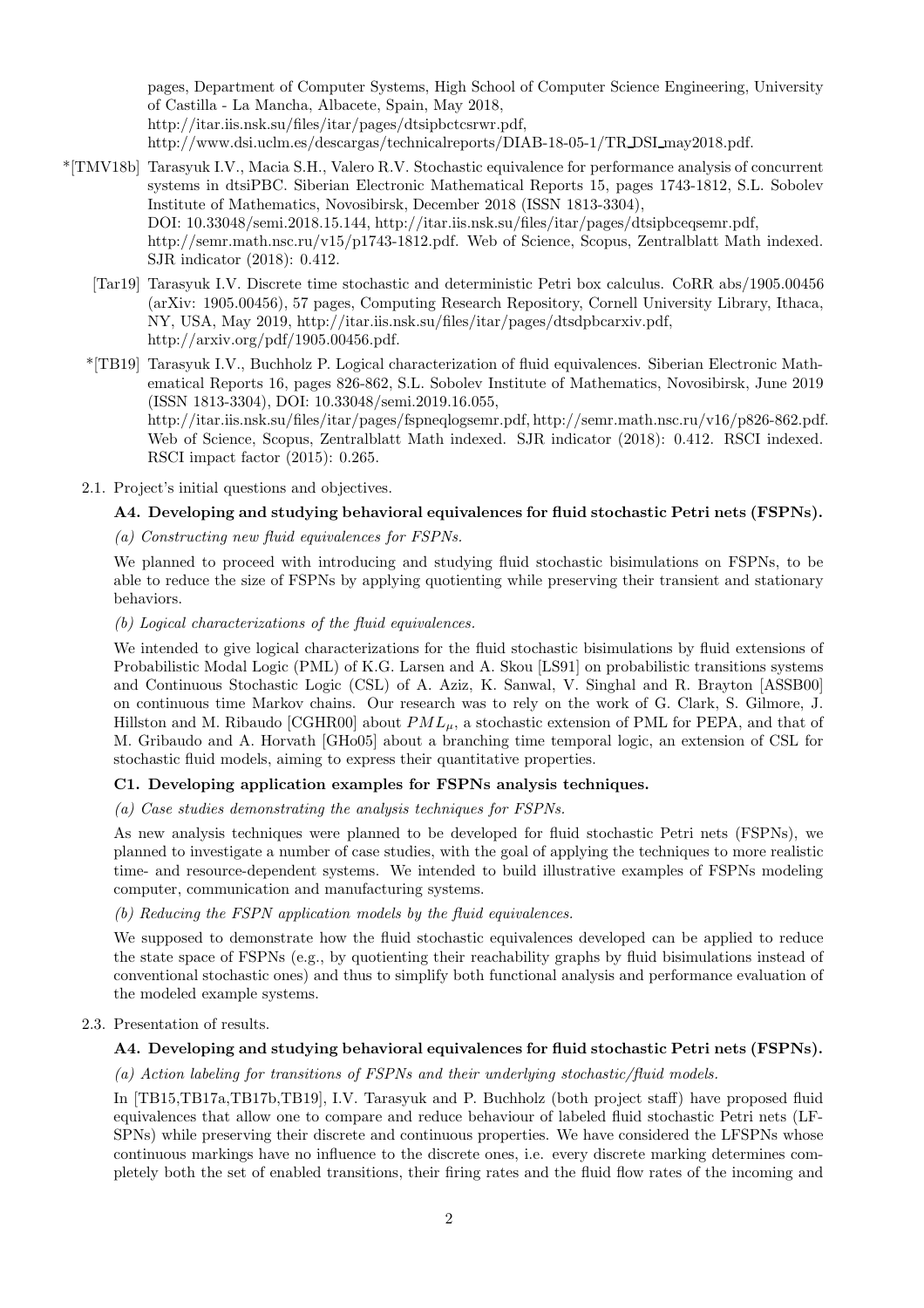outgoing arcs for each continuous place. Moreover, we have required that the discrete part of the LFSPNs should be continuous time stochastic Petri nets. The underlying stochastic model for the discrete part of the LFSPNs is continuous time Markov chains (CTMCs). The performance analysis of the continuous part of LFSPNs is accomplished via the associated stochastic fluid models (SFMs).

#### (b) Branching-time relation of fluid bisimulation equivalence for LFSPNs.

In [TB15,TB17a,TB17b,TB19], I.V. Tarasyuk and P. Buchholz (both project staff) have introduced a branching-time relation of fluid bisimulation equivalence. We have required the fluid bisimulation on the discrete markings of two LFSPNs to be a standard (strong) Markovian bisimulation. As for the continuous markings, we have required that, for every pair of the Markovian bisimilar discrete markings, the fluid flow rate of the continuous place in the first LFSPN should coincide with that of the continuous place in the second LFSPN. We have proven that fluid bisimulation equivalence preserves the following aggregated (by such a bisimulation) probability functions: stationary probability mass for the underlying CTMC, as well as stationary fluid buffer empty probability, fluid density and distribution for the associated SFM. Hence, the equivalence guarantees identity of a number of discrete and continuous performance measures. Fluid bisimulation equivalence has been then used to simplify the qualitative and quantitative analysis of LFSPNs that is accomplished by means of quotienting (by the equivalence) the discrete reachability graph and underlying CTMC. To describe the quotient associated SFM, the quotients of the probability functions have been defined.

## (c) Linear-time relation of fluid trace equivalence for LFSPNs.

In [TB17a,TB17b,TB19], I.V. Tarasyuk and P. Buchholz (both project staff) have defined a linear-time relation of fluid trace equivalence. We have required that fluid trace equivalence on discrete markings of two LFSPNs should be a standard (strong) Markovian trace equivalence. Moreover, the average sojourn times in the respective discrete markings should be the same. Finally, for the two equivalent LFSPNs, the cumulative execution probabilities of all the paths corresponding to a particular sequence of actions, together with a concrete sequence of the average sojourn times, should be equal. As for the continuous markings of the two LFSPNs, we have further selected the paths with the same extracted action sequence and the same sequence of the extracted average sojourn times by counting the execution probabilities only of those paths additionally having the same sequence of extracted potential fluid flow rates of the respective continuous places. We have proven that fluid trace equivalence is strictly weaker than fluid bisimulation one. We have demonstrated that both the relations take into account the essential features of the LFSPNs behaviour: functional activity, stochastic timing and fluid flow. We have shown that fluid trace equivalence preserves average potential fluid change volume for the transition sequences of every certain length.

## (d) Logical characterizations of fluid trace and bisimulation equivalences for LFSPNs.

In [TB17b,TB19], I.V. Tarasyuk and P. Buchholz (both project staff) have characterized logically fluid trace and bisimulation equivalences with two novel fluid modal logics  $HML_{flt}$  and  $HML_{fib}$ , constructed on the basis of the well-known Hennessy-Milner Logic HML. The logical characterizations guarantee that two LFSPNs are fluid (trace or bisimulation) equivalent iff they satisfy the same formulas of the respective fluid modal logic, i.e. they are logically equivalent. Thus, instead of comparing LFSPNs operationally, one may only check the corresponding satisfaction relation. This provides one with the possibility for logical reasoning on fluid equivalences for LFSPNs. These results can be also seen as operational characterizations of the corresponding logical equivalences. We have also explored how to adopt (if possible) the testing interpretations of probabilistic and Markovian equivalences (related to their logical characterizations) for fluid trace and bisimulation equivalences that are standardly defined in the operational manner. The fluid modal logic  $HML_{ft}$  is used to characterize fluid trace equivalence. Therefore, the interpretation function of the logic has an additional argument, which is the sequence of the potential fluid flow rates for the single continuous place of an LFSPN. The fluid modal logic  $HML_{fib}$  is intended to characterize fluid bisimulation equivalence. For this purpose, the logic has a new modality, decorated with the potential fluid flow rate value for the single continuous place of an LFSPN. We have demonstrated how the modalities and interpretation functions of the logics  $HML_{ft}$  and  $HML_{fib}$ respect the behavioural aspects of LFSPNs: semantics type (linear or branching time), functional activity (consisting in the action occurrences), stochastic timing (specified by the transition rates) and fluid flow (defined by the fluid rates).

(e) Stochastic process discretization and symmetries among continuous places towards general equivalences for FSPNs.

In [BBTT17], F. Bause, P. Buchholz, I.V. Tarasyuk (all project staff) and M. Telek (international partner) have considered on FSPNs more general equivalence relations that do not respect the action labels of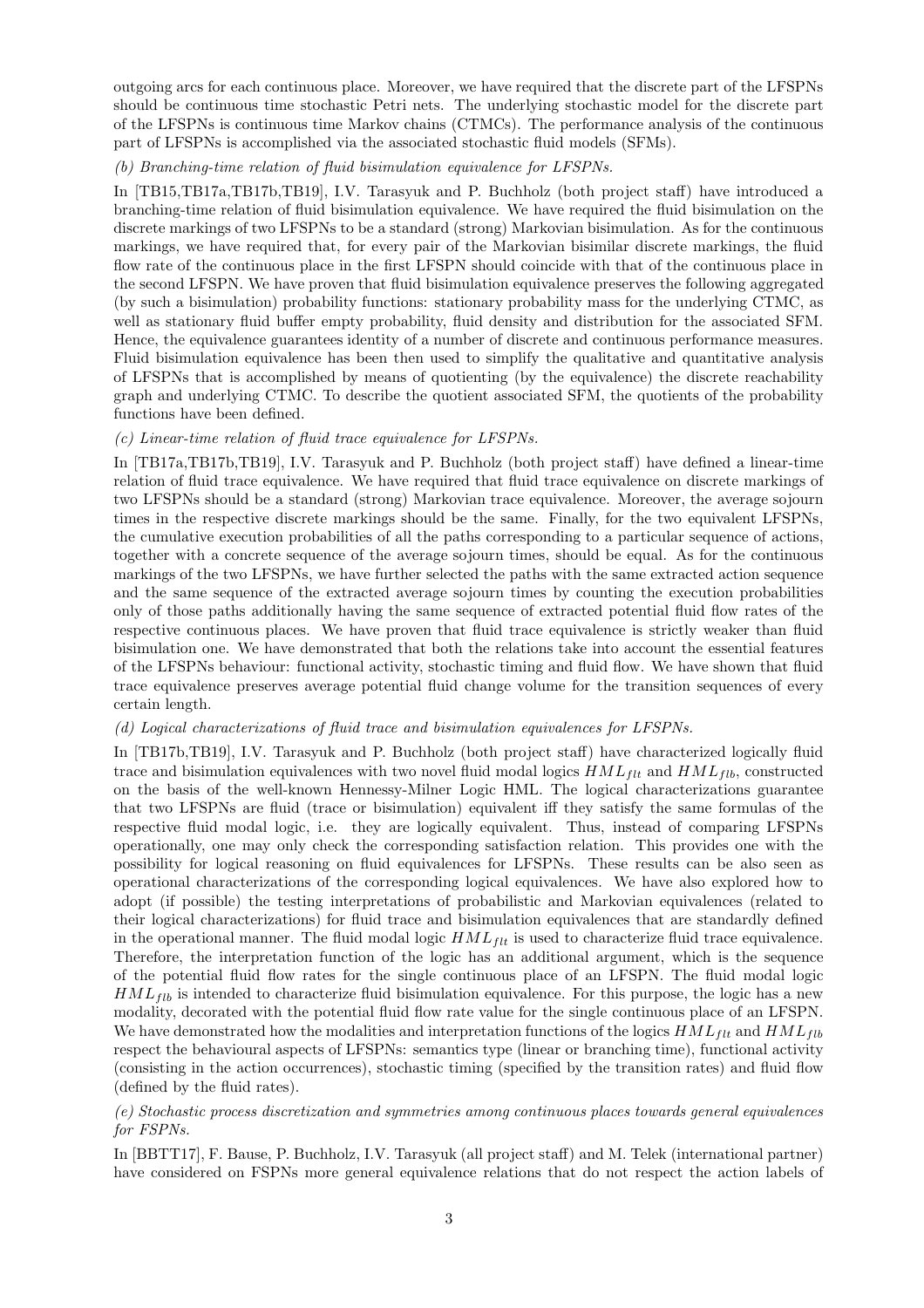transitions. Based on the equivalence relations for stochastic Petri nets (SPNs), which were derived from lumpability for Markov Chains, and from lumpability for certain classes of differential equations, we have defined an equivalence relation for FSPNs. Lumpability for the differential equations was based on a finite discretization approach and permutations of the fluid part of the FSPN. An appropriate equivalence relation allows one to aggregate the sets of equivalent states into single states. Such a state space reduction has been exploited for a more efficient analysis of FSPNs using a discretization approach. Lumpable equivalence relations have been computed as from an appropriately discretized state space of the stochastic process, as directly from the FSPN structure. Thus, we have extended the concept of lumping to FSPNs, which are hybrid (discrete- and continuous-state) systems. The fundamental approach behind this extension was to map the hybrid system into a discrete-state one and apply the available lumping relations for the discrete system. To pursue this approach, we have presented a discretization of FSPNs and elaborated on the refinement of the discretization step. We have shown that the refinement maintains the lumping relation, which is important for utilizing the fact that asymptotic behavior of the discrete system tends to the hybrid one as the discretization step tends to zero. We have also outlined an approach, where the lumping of the continuous part is based on the symmetry among continuous places, which is less general, but may be proved by generating only the discrete state space without building the discretized continuous part.

#### Relevant research situation.

In the literature, no transition labeling with actions or qualitative/quantitative behavioural equivalences for FSPNs have been proposed. In [ITV15], differential bisimulation (an ODE analogue of the stochastic one) for Fluid Extended Process Algebra (FEPA) has been constructed that induces a partition on ODEs of the FEPA terms. The aggregate ODE solution for each partition block is the sum of the solutions of its ODEs. In FSPNs, the ODE systems are obtained only in case of a single continuous place, since the FSPNs dynamics is generally described by the equation systems with partial derivatives w.r.t. the fluid levels in the continuous places. The levels are random variables with the FSPN work time parameter and the sojourn time in each discrete marking is a random variable as well. The FEPA processes are described by the ODE systems with time derivatives of the population functions that define the fluid atoms multiplicities, which are the functions of time and their values can be found at each time moment. The fluid levels in the continuous places of FSPNs are the continuous time-dependent random variables and their exact values at a given time cannot be calculated. The FEPA expressivity is restricted by parallel composition of fluid atoms, where no difference is made between "discrete" atoms with small multiplicities and "continuous" atoms with large ones. Thus, differential bisimulation cannot be transferred from FEPA to FSPNs. In [CTTV15], back and forth bisimulation equivalences on chemical species have been introduced for chemical reaction networks (CRNs) with the ODE-based semantics. Forth bisimulation induces a partition where each equivalence class is a sum of the species concentrations from it while back bisimulation relates the species with the same ODE solutions at all time points. Unlike CRNs, FSPNs have a stochastic behaviour, influenced by the time and probability interplay, and the FSPNs dynamics is analyzed with (multidimensional) SFMs, described by partial differential equations. In [CTTV16], back and forth differential equivalences (BDE and FDE) have been explored for Intermediate Drift Oriented Language (IDOL). BDE and FDE can be transferred from IDOL to the ODE-interpreted higher-level models, such as Petri nets, process algebras and rule systems. BDE and FDE embrace the lumpability-based minimization of CTMCs [DHS03], bisimulations of CRNs [CTTV15] and relations for process algebras with the ODE semantics [ITV15]. However, the IDOL-defined ODE class cannot specify stochastic continuous time delays in the discrete states of FSPNs. In [CTTV18], approximate ( $\varepsilon$ -) variants of BDE and FDE [CTTV16] have been defined within polynomial initial value problem (PIVP) over the set of ODE variables. Since  $\varepsilon$ -BDE and  $\varepsilon$ -FDE do not beware of actions, they are not behavioural relations. In [CTTV17a,TV18], syntactic Markovian bisimulation (SMB) has been proposed on CRNs with stochastic CTMC-based semantics. SMB is defined on the structure of CRNs rather than on their underlying CTMCs and is stricter than forth bisimulation [CTTV15]. SMB is not a traditional behavioural equivalence though: instead of action names, it takes species that specify the states of CRNs and their CTMCs. Forward and backward equivalences (FE and BE) have been considered in [CTTV17b] for polynomial ODE systems and in [TV18] for polynomial dynamical systems (PDSs). BE relates the ODE variables with the same solution while FE guarantees self-consistency of the ODE system for the sums of variables from the same equivalence classes. Since FE and BE do not respect actions, they are not standard behavioural relations. In [Bor17], L-bisimulation equivalence for the polynomial ODEs systems has been defined that agrees with the underlying ODEs. The equivalence does not take actions into account, hence, it is not a behavioural notion. The fluid equivalences constructed within the project respect both functional (action-based) and performance (stochastic timing- and fluid-based) properties of labeled FSPNs (LFSPNs).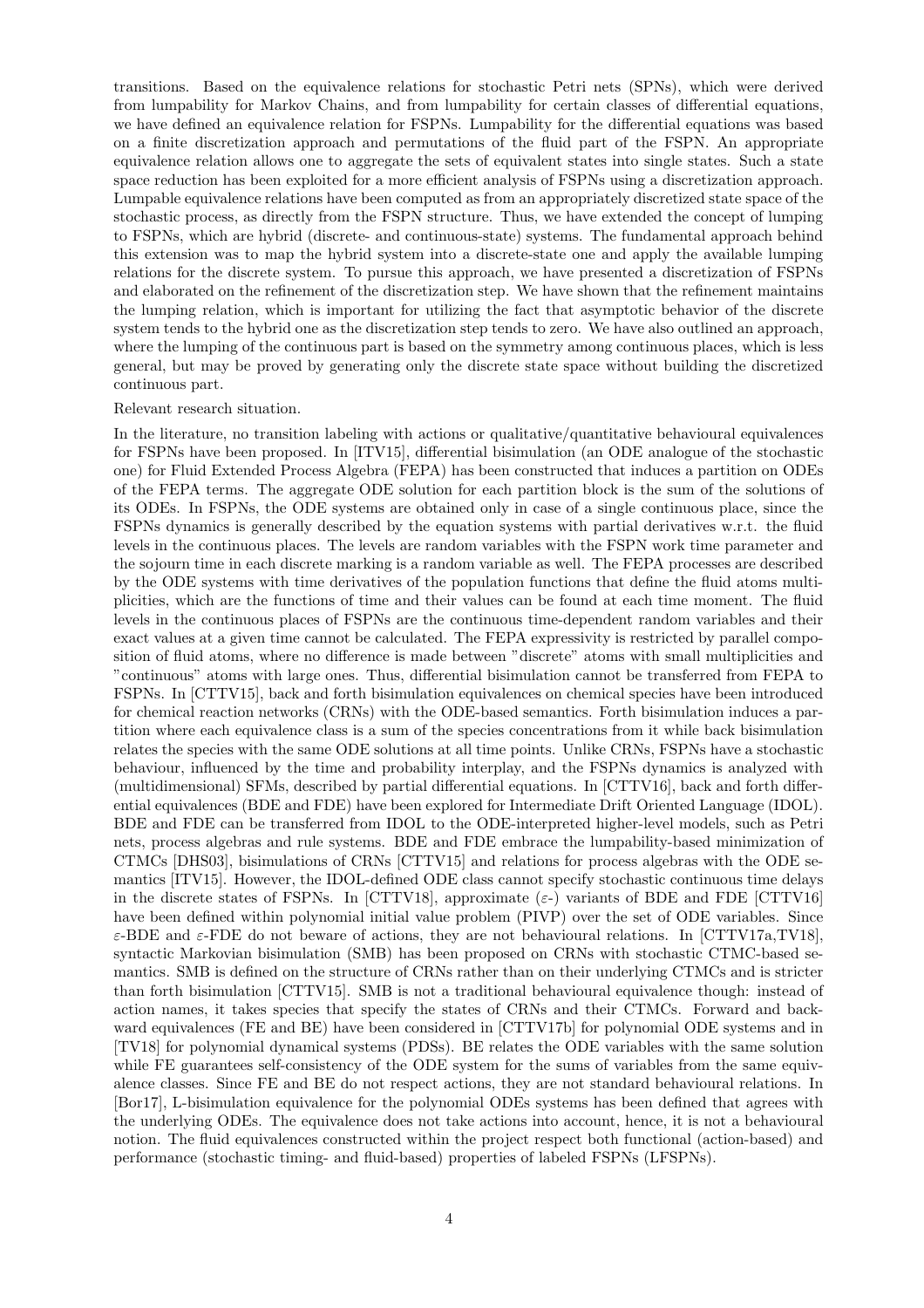In the literature, several logical characterizations of stochastic and Markovian equivalences have been proposed. In [CGHR00], the characterization of strong equivalence has been presented with the logic  $PML_{\mu}$ , which is a stochastic extension of Probabilistic Modal Logic (PML) [LS91] on probabilistic transitions systems to the stochastic process algebra PEPA [Hil96]. In [GHo05], a branching time temporal logic has been described which is an extension of Continuous Stochastic Logic (CSL) [ASSB00] on CTMCs to a wide class of SFMs. The CSL-based logical characterizations of various stochastic bisimulation equivalences have been reported in [SD04,BKHW05,BHKP08] on labeled CTMCs, in [DP03] on labeled continuous time Markov processes (CTMPs), in [BHHHK13] on labeled Markov reward models (MRMs) and in [SZG14] on continuous time Markov decision processes (CTMDPs). In [Bern07], on sequential and concurrent Markovian process calculi SMPC (MPC) and CMPC, the logical characterizations of Markovian trace and bisimulation equivalences have been accomplished with the modal logics  $HML_{MTr}$  and  $HML_{MB}$ , based on Hennessy-Milner Logic (HML) [HM85]. In [BBo08], on (sequential) Markovian process calculus MPC, the logical characterizations of Markovian trace and bisimulation equivalences have been constructed with the HML-based modal logics  $HML_{NPMT}$  and  $HML_{MB}$ . In the project, we have provided fluid trace and bisimulation equivalences with the logical characterizations, accomplished via formulas of the two novel fluid HML-based modal logics  $HML_{filt}$  and  $HML_{fib}$ .

The idea of lumping states in a discrete system has a long history in Markov chains [KS76,Buc94], but has also been used in linear systems [Cox84] and for differential equations [TLRT97]. Later it has been applied to specific modeling formalisms like stochastic process algebras [Hil96] and stochastic Petri nets [Buc95]. The current developments for fluid models can be found in [ITV15,TT14]. The central idea of lumpability is the definition of classes of states with an identical behavior and the substitution of the state classes by single states without altering the behavior of the system as it is observed. While our work on the project, we have implemented this approach for FSPNs in the following two versions. First, we have introduced a discretized version of the system and considered the discretized model lumping that involves identical behavior on the level of ordinary differential equations (ODEs). Second, we have explored the original FSPN lumping that presents identical behavior on the partial differential equations (PDEs) level.

Perspectives for application.

The results we have obtained for fluid stochastic models can be applied to optimize, simplify and make more effective construction, functional analysis and performance evaluation of many realistic systems, modeled by FSPNs. The examples of such systems are those with fluid flow (the movement of liquid or dry substances, transportation of energy amounts or information volumes), controlled by discrete logics, such as telecommunication, network, information, electrical, manufacturing, chemical and biological systems. The techniques we have developed can be further extended to a wider class of hybrid systems, i.e. those consisting of both discrete and continuous components that communicate by transmitting data types of different nature.

#### Follow-up research.

A possible continuation of the presented work may be characterization of the fluid equivalences via more expressive logics, such as the CSL [ASSB00] fluid extensions resembling the temporal logic for SFMs [GHo05]. In the future, we also plan to define a fluid place bisimulation relation that connects "similar" continuous places of LFSPNs, like place bisimulations [AS92,Tar98] relate discrete places of (standard) Petri nets. The lifting of the relation to the discrete-continuous LFSPN markings (with discrete markings treated as the multisets of places) will respect both the fluid distribution among the related continuous places and the rates of fluid flow through them. The summation of the fluid levels in the continuous places may be implemented with some constructions for extended FSPNs (EFSPNs) [Gri02]. EFSPNs have as deterministic fluid jump arcs, used to transfer a deterministic amount of fluid from one continuous place to another via intermediate stochastic transitions (deterministic fluid transfer), as random fluid jump arcs, used to transfer a random amount of fluid among continuous places (random fluid transfer). We can also use an enhancement of FSPNs with fluid transitions [Gri02] that transfer fluid from their input to output continuous places and implement fluid volume conservation. Next, we intend to apply to LFSPNs an analogue of the effective reduction technique from [AS92], based on place bisimulations, which allows one to merge the equivalent continuous places and transitions between them, thus resulting in the significant reductions in the LFSPNs structure. It would be also interesting to provide fluid place bisimulation equivalences with logical characterizations by constructing new fluid "place" logics, whose modalities are capable to specify "aggregate" fluid flow rates, i.e. the sums of the rates for the equivalent continuous places. At last, we plan to develop further our lumping approach to FSPNs, based as on discretization of the underlying stochastic process, as on symmetries among their continuous places.

Contribution of the German side.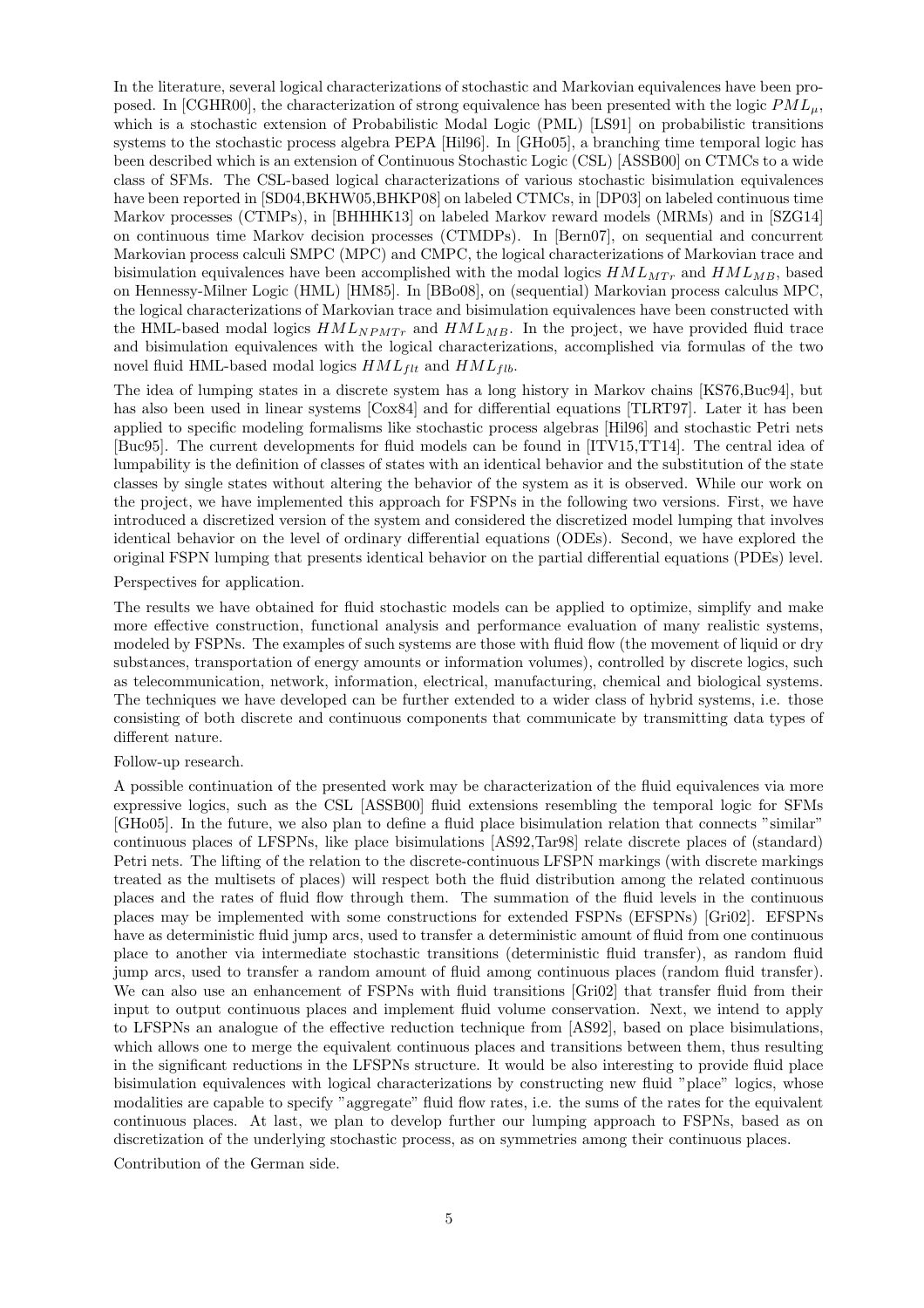As planned, the work on the equivalences for FSPNs has been undertaken by I.V. Tarasyuk (project staff) in cooperation with his German partner P. Buchholz (TU Dortmund, project staff), who has proposed to use Markovian bisimulation equivalences as a basis for defining behavioural equivalences for FSPNs. He has explained how to construct the quotients (by fluid bisimulation) of the transition rate matrix (TRM) for continuous time Markov chain (CTMC) and flow rate matrix (FRM) for the associated stochastic fluid model (SFM) of LFSPNs, using special collector and distributor matrices. The quotient TRMs and FRMs have been applied to describe the quotient associated SFMs of LFSPNs. P. Buchholz has also developed the methods of the stochastic process discretization and permutations of the fluid levels towards more general (transition labels independent) discrete-continuous equivalences on FSPNs.

#### C1. Developing application examples for FSPNs analysis techniques.

(a) Case study of the behavioural analysis via quotienting LFSPNs by fluid bisimulation equivalence.

In [TB17a,TB17b], I.V. Tarasyuk and P. Buchholz (both project staff) have constructed an application example of the document preparation system and in [TB17b,TB19], that of the plant production line, with a goal to demonstrate behavioural analysis via quotienting by fluid bisimulation equivalence, as well as logical specification of the qualitative and quantitative properties. The document preparation system receives (in an arbitrary order or in parallel) the collections of the text and graphics files as its inputs and writes them into the operative memory of a computer. The system then reads the (mixed) data from there and produces properly formatted output documents consisting of text and images. We have considered three different models of the system. Besides the two standard models (the first model with parallel and the second model with interleaving behaviour), the enhanced one (with interleaving behaviour) has been presented that makes difference between the low and high resolution graphics. We have calculated for the document preparation system a number of steady-state performance indices, based on the discrete and continuous measures of LFSPNs. The case study has also shown verification and comparison of the linear and branching-time behaviour with the new fluid modal logics  $HML_{flt}$  and  $HML_{flb}$ . For the plant production line with two liquid substances, mixed in a reservoir, we have verified formally the properties, specified as the probability given by the interpretation in  $HML_{ft}$  and the validity of the satisfaction in  $HML_{fib}.$ 

## (b) Case studies of lumping as the discrete process, as the matrices of continuous time Markov chains of FSPNs.

In [BBTT17], F. Bause, P. Buchholz, I.V. Tarasyuk (all project staff) and M. Telek (international partner) have demonstrated lumping the discrete process by example of the source and sink system with two non-symmetric fluid buffers. In this case study, summing the contents of the continuous places has been applied that resembles summing tokens in the equivalent discrete places when considering place bisimuation on standard Petri nets. Moreover, lumping the matrices of continuous time Markov chains (CTMCs) underlying the discrete part of the FSPNs has been considered in the example of the twocomponent switched producer and consumer system. While such a lumping, permutation of the fluid levels in continuous places has been demonstrated, which is typical for place bisimulations of Petri nets.

Relevant research situation.

In the literature, application examples have been considered only on unlabeled FSPNs, for which no behavioural equivalence has been defined. In [GHBTCM02], FSPNs have been applied as a model of the industrial temperature control system. In [BGH03], FSPNs have modeled the car security controller for road tunnels that informs about violation of minimal safe distance between vehicles, and several performance indices have been presented. In [GGMS05] FSPNS have been used to calculate the distributions of the transfer time in the peer-to-peer applications for the shared access to files. In the mentioned examples, various performance indices have been used. The performance measures that take into account only the discrete part of FSPNs (standardly, generalized SPNs, GSPNs), are called the discrete ones while the performance measures that (additionally) respect the continuous part of FSPNs (fluid flow) are named the continuous or the hybrid ones. Many discrete measures have been defined for different variants (continuous time, generalized, non-Markovian) of SPNs by M.K. Molloy, M.A. Marsan, G. Ciardo, J.K. Muppala, K.S. Trivedi, A. Bobbio, A. Puliafito, M. Telek, G. Conte, S. Donatelli, G. Franceschinis, G. Balbo et al. in 1982-2007. Some continuous measures have been introduced for (unlabeled) FSPNs by A. Bobbio, S. Garg, M. Gribaudo, A. Horvath, M. Sereno, M. Telek et al. in 1999-2002. It should be stressed that the number of the currently available continuous performance measures is much less than that of the discrete ones. Within the project, we have constructed a number of case studies on FSPNs, as the system models. Our goal was to show the advantages of applying behavioural equivalences to the FSPNs analysis that included calculating the performance indices, a wide range of which we have proposed, by taking special attention to the continuous/hybrid ones.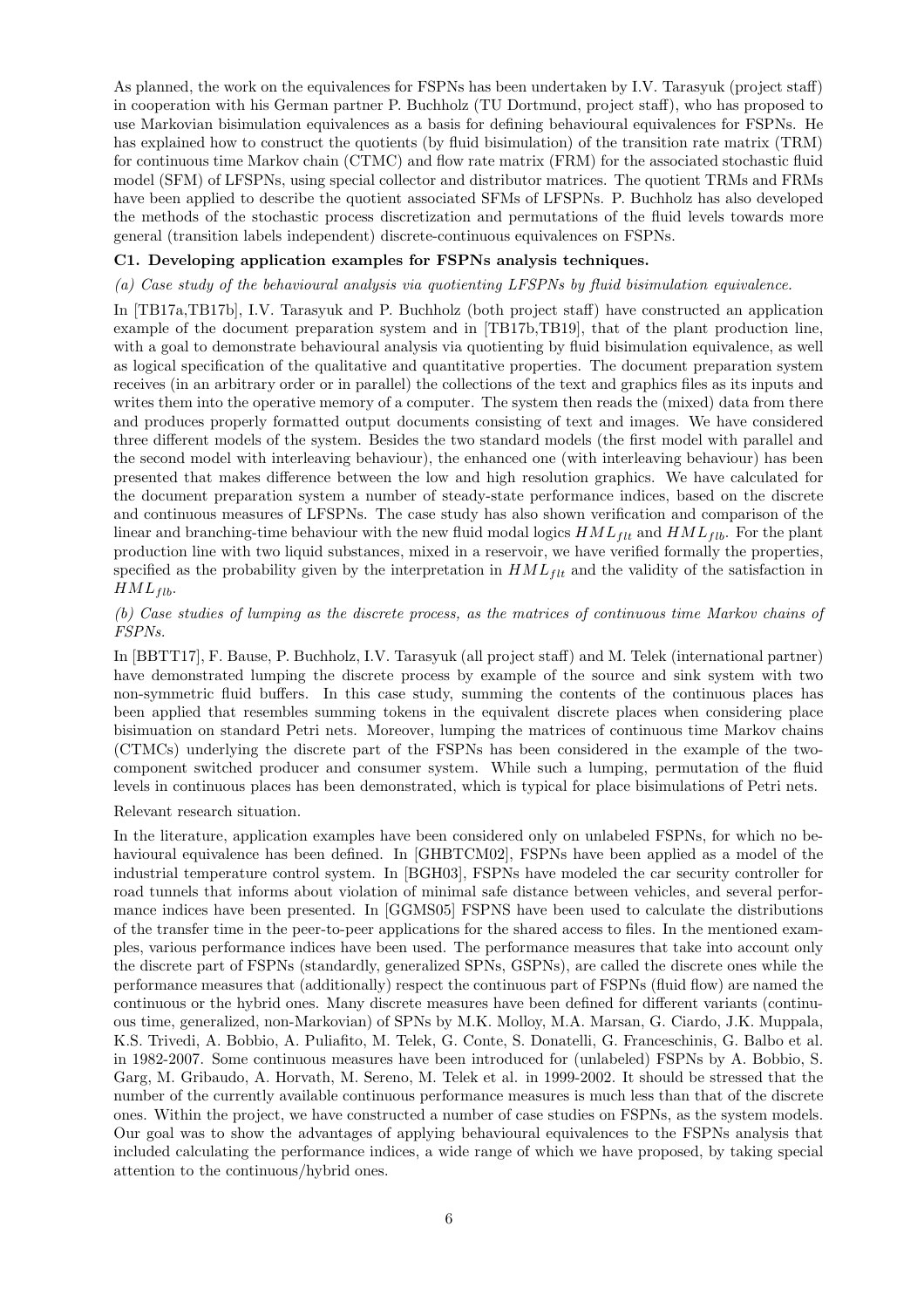Perspectives for application.

The case studies we have presented demonstrate how to use in practice the theoretical results obtained within FSPNs and LFSPNs. The practical examples have shown which advantages and restrictions exist in the model of FSPNs, and which is the most appropriate application area for the theory proposed. Thus, the examples that we have constructed and investigated serve as a basis to develop more effective methods and powerful software tools, intended to analyze and evaluate behaviour of time-critical hybrid systems with stochastic timing and fluid flow.

Contribution of the German side.

The German partner P. Buchholz (TU Dortmund, project staff) in cooperation with I.V. Tarasyuk (project staff) has contributed into the work on the case studies with FSPNs by presenting an application example of the source and sink system to demonstrate summing the fluid levels of the continuous places of FSPNs. P. Buchholz has also constructed an example of the switched producer and consumer system that has shown lumping the matrices of the underlying continuous time Markov chains (CTMCs) of FSPNs and permutations of their continuous places.

## \*. Non-interleaving discrete time stochastic process algebras (SPAs).

## (a) Discrete time stochastic Petri box calculus with immediate multiactions (dtsiPBC) and its behavioural equivalences.

In [TMV14a,TMV14b,TMV15,TMV16,TMV17,TMV18a,TMV18b], I.V. Tarasyuk (project staff), H. Macia S. and V. Valero R. (both international partners) have proposed an extension with immediate multiactions of discrete time stochastic Petri box calculus (dtsPBC), presented in [Tar07] by I.V. Tarasyuk (project staff). The resulting algebra dtsiPBC is a discrete time analogue of stochastic Petri box calculus (sPBC) with immediate multiactions, introduced in [MVCR08] by H. Macia S., V. Valero R., F. Cuartero G. and M.C. Ruiz (all international partners) within a continuous time domain. In [MVCRT16], those four international partners and I.V. Tarasyuk (project staff) have presented the latest version of sPBC, applied to model the video conference system. In the latest version of dtsiPBC from [TMV17,TMV18a,TMV18b], we have used positive reals (instead of the previously used positive integers) as the weights of immediate multiactions to provide more flexibility in specification. The step operational semantics has been constructed via labeled probabilistic transition systems. The denotational semantics has been defined on the basis of a subclass of labeled discrete time stochastic Petri nets with immediate transitions. In order to evaluate performance, the corresponding semi-Markov chains (SMCs) and (reduced) discrete time Markov chains (DTMCs/RDTMCs) have been analyzed. We have defined the following behavioural algebraic equivalences: structural, w.r.t. transition systems and step stochastic bisimulation one. Then we have compared the differentiating power of the introduced relations. We have proven that the most strict relation, which is stochastic bisimulation equivalence, can be applied to reduce transition systems, underlying SMCs and associated DTMCs of expressions while preserving the functionality and performance characteristics. We have explained how this equivalence may help to simplify performance analysis of the algebraic processes.

## (b) Case studies of performance analysis and reduction via quotienting by step stochastic bisimulation equivalence.

In [TMV16,TMV17,TMV18a,TMV18b], I.V. Tarasyuk (project staff), H. Macia S. and V. Valero R. (both international partners) have outlined in a case study a method of modeling, performance evaluation and behaviour preserving reduction (based on quotienting by the equivalence) of concurrent systems that allows one to simplify their analysis. The method has been applied to the two variants of the shared memory system: the standard one (all the multiaction probabilities and weights from the specification were fixed) and the generalized one (those probabilities and weights were interpreted as parameters to be adjusted). We have explored the effect of the parametric variation to the stationary probability mass function of the quotient SMC and to the corresponding performance measures of the generalized shared memory system. This allowed us to optimize the quantitative behaviour and achieve increase in performance of the system. We have also determined the main advantages of dtsiPBC by comparing it with other well-known or similar SPAs. In particular, by examining the interleaving transition system of the generalized shared memory system, we have demonstrated that step semantics is preferable to the interleaving one for the specification and analysis, as in our context, as within other discrete time SPAs.

(c) Discrete time stochastic Petri box calculus with deterministic multiactions (dtsdPBC).

In [Tar19], I.V. Tarasyuk (project staff) has proposed an extension with deterministically timed multiactions of discrete time stochastic and immediate Petri box calculus (dtsiPBC). In dtsdPBC, non-negative integers specify multiactions with fixed (including zero) time delays. The step operational semantics has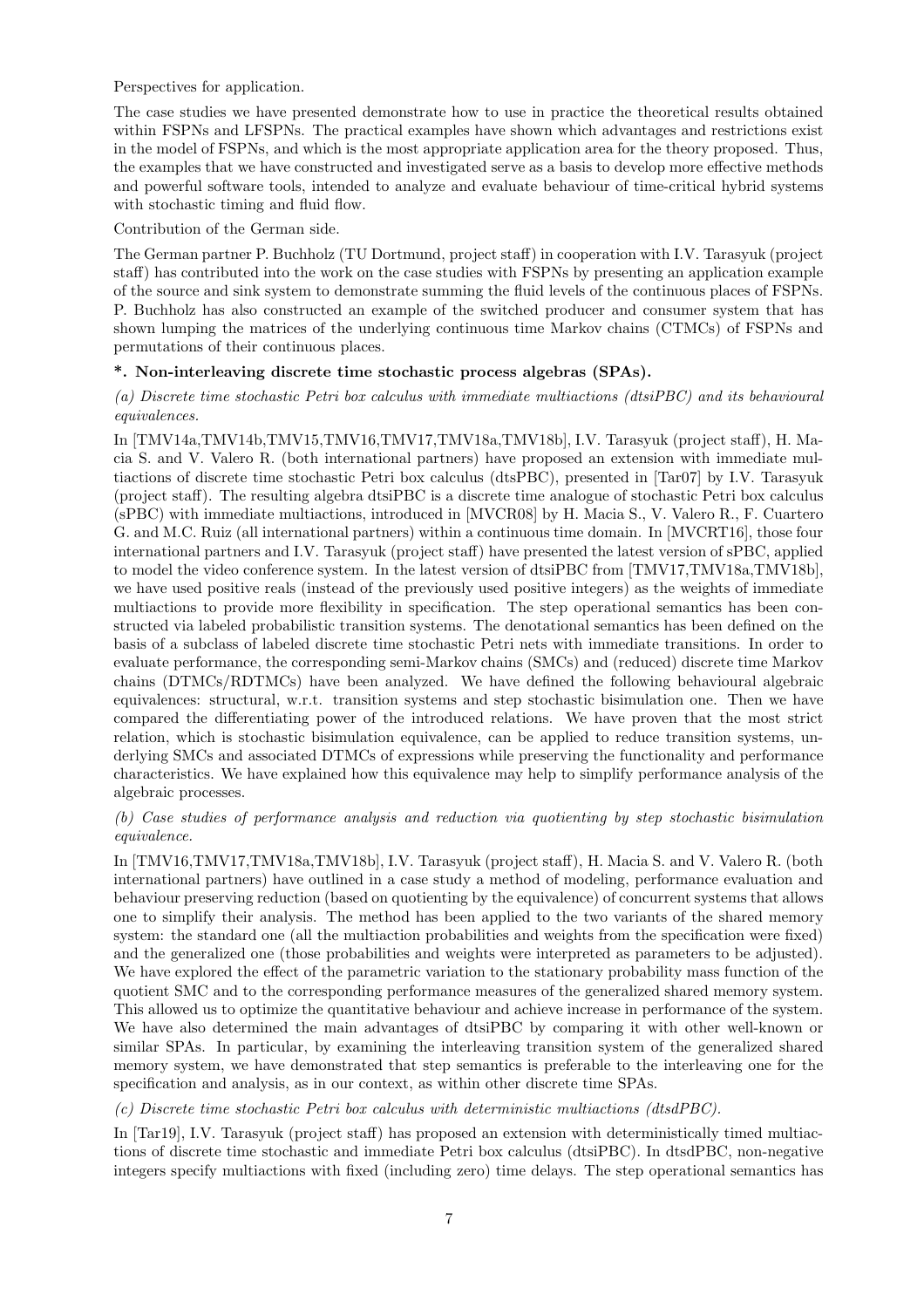been constructed via labeled probabilistic transition systems. The denotational semantics has been defined on the basis of a subclass of labeled discrete time stochastic Petri nets with deterministic transitions. The consistency of both semantics has been demonstrated. In order to evaluate performance, we have analyzed the corresponding semi-Markov chains with zero, one and geometrically distributed state residence times, as well as the respective (reduced) discrete time Markov chains.

Relevant research situation.

The semantics of all Markovian calculi known from the literature is interleaving, since their action delays have exponential distribution, which is the only continuous probability distribution with the memoryless (Markovian) property. Only a few non-interleaving stochastic process algebras have been proposed among non-Markovian ones [KA01]. However, none of such non-interleaving SPAs has the "explicitly" parallel operational semantics, since it has not been explained how to calculate the probability of the simultaneous execution of activities. In spite of the discrete time approach to constriction of some stochastic calculi, their operational semantics is still (decorated) interleaving. Concurrent execution is often interpreted as synchronization or the asynchronous completion of the activities which have already started. In the latter case of ST-operational semantics, the beginning of the activities execution, represented by the choice transitions, is accomplished in the interleaving way. Although several actions can end in parallel (within a step), the corresponding termination transitions have no labels. There exist only two discrete time SPAs: sACP [AHR00] and  $TCP^{dst}$  [MVi08]. In sACP and  $TCP^{dst}$ , delays are generally distributed, but a special attention is given to zero delays in sACP and to deterministic delays in  $TCP^{dst}$ . In sACP, immediate (timeless) transitions with zero delays serve as source and sink transitions of the dts-subnets corresponding to the choice, parallelism and iteration operators. In  $TCP^{dst}$ , zero delays of actions are specified by undelayable action prefixes while positive deterministic delays of processes are specified with timed delay prefixes. Neither formal syntax nor operational semantics for sACP were defined and it was not explained how to derive Markov chains from the algebraic expressions or the corresponding dts-nets to analyze performance. It was not stated explicitly, which type of semantics (interleaving or step) is accommodated in sACP. In spite of the discrete time approach, operational semantics of  $TCP^{dst}$  is still interleaving, unlike that of dtsiPBC. The new algebra dtsiPBC constructed within the project is a discrete time analog of stochastic Petri box calculus (sPBC) with immediate multiactions [MVCR08], proposed for continuous time domain. The salient point of dtsiPBC is a combination of immediate multiactions, discrete stochastic time and step semantics in a stochastic process algebra. The algebra dtsdPBC, being the extension of dtsiPBC with deterministically timed multiactions having a fixed time delay (including the zero one, which is the case of immediate multiactions) enhances the expressiveness of the latter and extends the application area of the associated analysis techniques.

#### Perspectives for application.

The results that we have obtained for dtsiPBC and dtsdPBC can be applied to functional and performance analysis of a wide variety of the discrete time-dependent concurrent and distributed systems, which can be naturally specified by the compositional algebraic structures, especially to the stochastically timed systems with mass parallelism. The behaviour of the systems is modeled with algebraic processes and can be compared by the algebraic stochastic equivalences. Hence, one can formally verify the systems and simplify them while preserving their qualitative and quantitative behaviour. The class of parallel systems to which our approach is well-suited includes computer, telecommunication systems and networks as well as many different kinds of manufacturing, information and service systems with concurrency, time constraints and stochasticity.

#### Follow-up research.

Future work will consist in constructing a congruence relation for dtsiPBC, i.e. the equivalence that withstands application of all operations of the algebra. One possible candidate is a stronger version of step stochastic bisimulation equivalence that is defined via the labeled probabilistic transition systems, equipped with two extra transitions, called "skip" and "redo". Moreover, recursion could be added to dtsiPBC to increase further specification power of the algebra. Further, in dtsdPBC, we plan to define step stochastic equivalences, including the bisimulation one, aiming to compare and reduce behaviour of the modeled systems, as well as to simplify their qualitative and quantitative analysis.

#### List of publications.

- (a) Papers of the project participants (published during the DFG grant period).
- [TMV14a] Tarasyuk I.V., Macia S.H., Valero R.V. Performance analysis of concurrent systems in algebra dtsiPBC. Programming 40(5), pages 3-27, MAIK Nauka / Interperiodica, Moscow, Russia, September 2014 (ISSN 0132-3474, in Russian), http://itar.iis.nsk.su/files/itar/pages/dtsialtpro.pdf.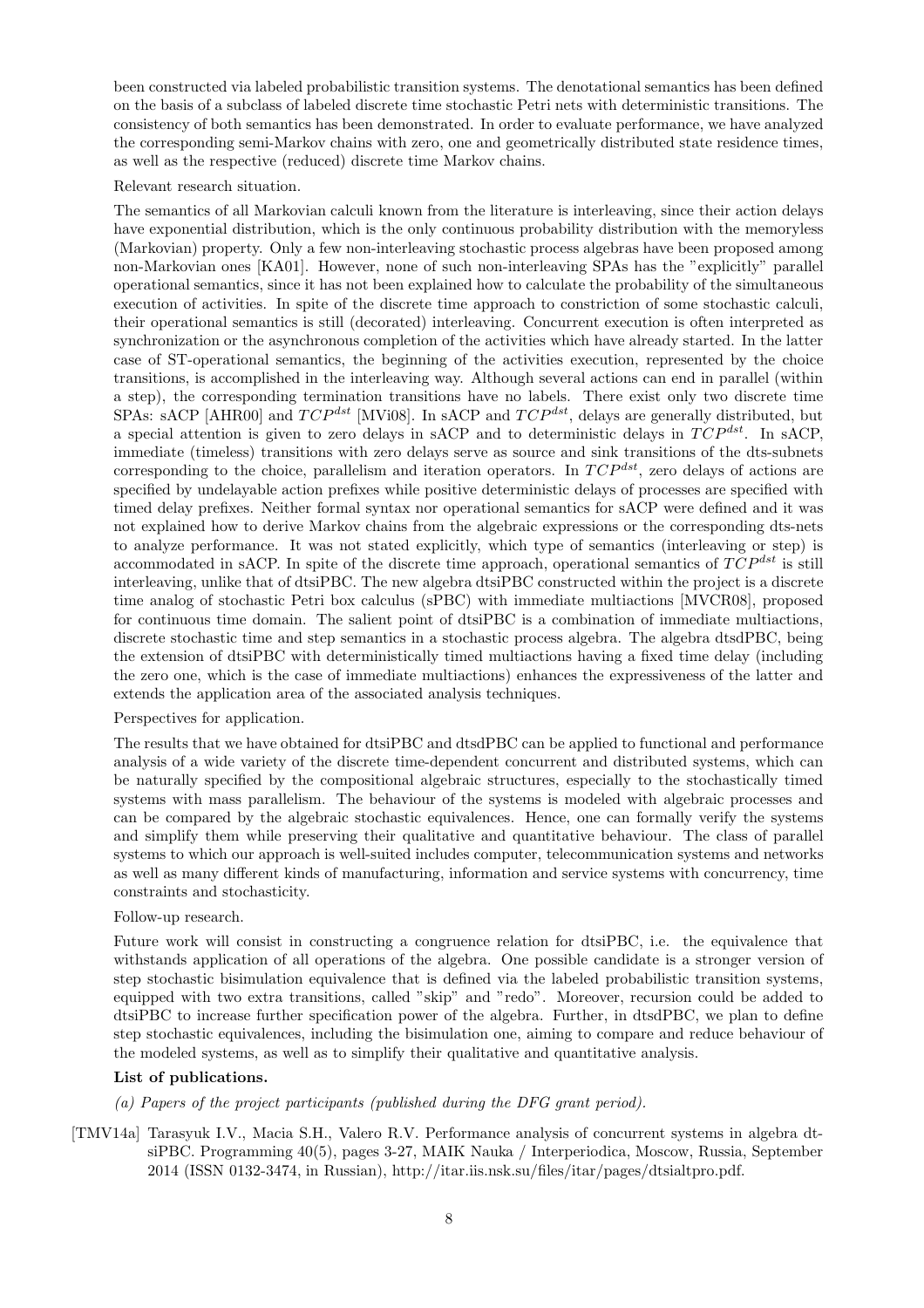- [TMV14b] Tarasyuk I.V., Macia S.H., Valero R.V. Performance analysis of concurrent systems in algebra dtsiPBC. Programming and Computer Software 40(5), pages 229-249, Pleiades Publishing, Ltd., September 2014 (ISSN 0361-7688), DOI: 10.1134/S0361768814050089, http://www.maik.rssi.ru/journals/procom.htm. Web of Science, Springer, Scopus, Zentralblatt Math indexed. JCR impact factor (2014): 0.191. SJR indicator (2014): 0.308.
- [TMV15] Tarasyuk I.V., Macia S.H., Valero R.V. Stochastic process reduction for performance evaluation in dtsiPBC. Siberian Electronic Mathematical Reports 12, pages 513-551, Sobolev Institute of Mathematics, Novosibirsk, Russia, September 2015 (ISSN 1813-3304), DOI: 10.17377/semi.2015.12.044, http://itar.iis.nsk.su/files/itar/pages/dtsipbcsemr.pdf, http://semr.math.nsc.ru/v12/p513-551.pdf. Web of Science, Scopus, Zentralblatt Math indexed. SJR indicator (2015): 0.415.
	- [TB15] Tarasyuk I.V., Buchholz P. Bisimulation for fluid stochastic Petri nets. Bulletin of the Novosibirsk Computing Center, Series Computer Science, IIS Special Issue 38, pages 121-149, NCC Publisher, Novosibirsk, Russia, 2015 (ISSN 1680-6972), http://itar.iis.nsk.su/files/itar/pages/fspneqncc.pdf, http://bulletin.iis.nsk.su/files/article/fspneqncc.pdf. Zentralblatt Math indexed.
- [MVCRT16] Macia S.H., Valero R.V., Cuartero G.F., Ruiz M.C., Tarasyuk I.V. Modelling a video conference system with sPBC. Applied Mathematics and Information Sciences 10(2), pages 475-493, Natural Sciences Publishing, New York, NY, USA, March 2016 (ISSN 1935-0090). DOI: 10.18576/amis/100210. Scopus, Zentralblatt Math indexed. SJR indicator (2015): 0.350.
	- [TMV16] Tarasyuk I.V., Macia S.H., Valero R.V. Bisimulation equivalence and performance analysis of concurrent systems with discrete stochastic time in dtsiPBC. Technical Report DIAB-16-03-1, 92 pages, Department of Computer Systems, High School of Computer Science Engineering, University of Castilla - La Mancha, Albacete, Spain, March 2016, http://itar.iis.nsk.su/files/itar/pages/dtsipbctcstr.pdf, http://www.dsi.uclm.es/descargas/technicalreports/DIAB-16-03-1/dtsipbclmcs tr 032016.pdf.
	- [TMV17] Tarasyuk I.V., Macia S.H., Valero R.V. Stochastic equivalence for performance analysis of concurrent systems in dtsiPBC. CoRR abs/1702.07478 (arXiv:1702.07478), 69 pages, Computing Research Repository, Cornell University Library, Ithaca, NY, USA, February 2017, http://itar.iis.nsk.su/files/itar/pages/dtsipbcarxiv.pdf, http://arxiv.org/pdf/1702.07478.pdf.
	- [TB17a] Tarasyuk I.V., Buchholz P. Equivalences for fluid stochastic Petri nets. Siberian Electronic Mathematical Reports 14, pages 317-366, S.L. Sobolev Institute of Mathematics, Novosibirsk, Russia, April 2017 (ISSN 1813-3304), DOI: 10.17377/semi.2017.14.029, http://itar.iis.nsk.su/files/itar/pages/fspneqsemr.pdf, http://semr.math.nsc.ru/v14/p317-366.pdf. Web of Science, Scopus, Zentralblatt Math indexed. SJR indicator (2017): 0.339.
	- [TB17b] Tarasyuk I.V., Buchholz P. Behavioural equivalences for fluid stochastic Petri nets. CoRR abs/01706.2641 (arXiv:1706.02641), 54 pages, Computing Research Repository, Cornell University Library, Ithaca, NY, USA, June 2017, http://itar.iis.nsk.su/files/itar/pages/fspneqarxiv.pdf, http://arxiv.org/pdf/1706.02641.pdf.
	- [BBTT17] Bause F., Buchholz P., Tarasyuk I.V., Telek M. Equivalence and lumpability of FSPNs. Proceedings of 24th International Conference on Analytical and Stochastic Modelling Techniques and Applications - 17 (ASMTA'17) (N. Thomas, M. Forshaw, eds.), Newcastle upon Tyne, UK, July 10-11, 2017, Lecture Notes in Computer Science 10378, pages 16-31, Springer, 2017 (ISSN 0302-9743, ISBN 978- 3-319-61427-4), DOI: 10.1007/978-3-319-61428-1 2. Scopus, Springer indexed. SJR indicator (2016): 0.315.
	- [TMV18a] Tarasyuk I.V., Macia S.H., Valero R.V. Bisimulation equivalence for functional and performance analysis of concurrent stochastically timed systems in dtsiPBC. Technical Report DIAB-18-05-1, 99 pages, Department of Computer Systems, High School of Computer Science Engineering, University of Castilla - La Mancha, Albacete, Spain, May 2018, http://itar.iis.nsk.su/files/itar/pages/dtsipbctcsrwr.pdf, http://www.dsi.uclm.es/descargas/technicalreports/DIAB-18-05-1/TR DSI may2018.pdf.
	- [TMV18b] Tarasyuk I.V., Macia S.H., Valero R.V. Stochastic equivalence for performance analysis of concurrent systems in dtsiPBC. Siberian Electronic Mathematical Reports 15, pages 1743-1812, S.L. Sobolev Institute of Mathematics, Novosibirsk, December 2018 (ISSN 1813-3304), DOI: 10.33048/semi.2018.15.144, http://itar.iis.nsk.su/files/itar/pages/dtsipbceqsemr.pdf, http://semr.math.nsc.ru/v15/p1743-1812.pdf. Web of Science, Scopus, Zentralblatt Math indexed. SJR indicator (2018): 0.412.
		- [Tar19] Tarasyuk I.V. Discrete time stochastic and deterministic Petri box calculus. CoRR abs/1905.00456 (arXiv: 1905.00456), 57 pages, Computing Research Repository, Cornell University Library, Ithaca,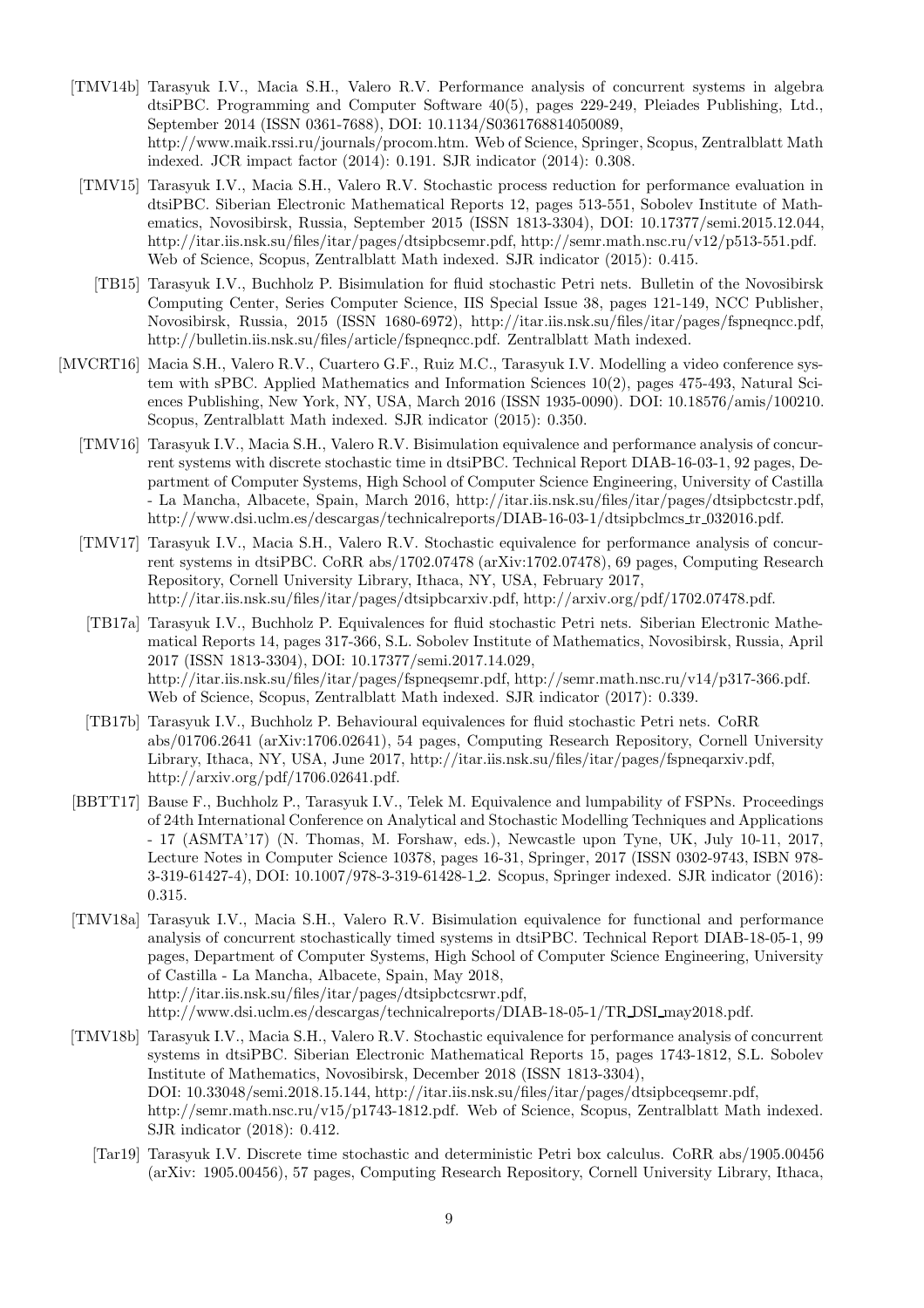NY, USA, May 2019, http://itar.iis.nsk.su/files/itar/pages/dtsdpbcarxiv.pdf, http://arxiv.org/pdf/1905.00456.pdf.

- [TB19] Tarasyuk I.V., Buchholz P. Logical characterization of fluid equivalences. Siberian Electronic Mathematical Reports 16, pages 826-862, S.L. Sobolev Institute of Mathematics, Novosibirsk, June 2019 (ISSN 1813-3304), DOI: 10.33048/semi.2019.16.055, http://itar.iis.nsk.su/files/itar/pages/fspneqlogsemr.pdf, http://semr.math.nsc.ru/v16/p826-862.pdf. Web of Science, Scopus, Zentralblatt Math indexed. SJR indicator (2018): 0.412. RSCI indexed. RSCI impact factor (2015): 0.265.
	- (b) Other papers being referenced.
- [AHR00] van der Aalst W.M.P., van Hee K.M., Reijers H.A. Analysis of discrete-time stochastic Petri nets. Statistica Neerlandica 54(2), p. 237-255, 2000, http://tmitwww.tm.tue.nl/staff/hreijers/H.A. Reijers Bestanden/Statistica.pdf.
	- [AS92] Autant C., Schnoebelen Ph. Place bisimulations in Petri nets. Lecture Notes in Computer Science 616, p. 45-61, Springer, 1992.
- [ASSB00] Aziz A., Sanwal K., Singhal V., Brayton R. Model checking continuous time Markov chains. ACM Transactions on Computational Logic 1, p. 162-170, ACM Press, 2000.
- [BHHHK13] Baier C., Hahn E.M., Haverkort B.R., Hermanns H., Katoen J.-P. Model checking for performability. Mathematical Structures in Computer Science 23(4), p. 751-795, Cambridge University Press, Cambridge, UK, 2013.
- [BKHW05] Baier C., Katoen J.-P., Hermanns H., Wolf V. Comparative branching-time semantics for Markov chains. Information and Computation 200(2), p. 149-214, Elsevier, 2005.
	- [Bern07] Bernardo M. A survey of Markovian behavioral equivalences. Lecture Notes in Computer Science 4486, p. 180-219, Springer, 2007.
	- [BBo08] Bernardo M., Botta S. A survey of modal logics characterizing behavioural equivalences for nondeterministic and stochastic systems. Mathematical Structures in Computer Science 18, p. 29-55, Cambridge University Press, Cambridge, UK, 2008.
- [BHKP08] Blom S., Haverkort B.R., Kuntz M., van de Pol J. Distributed Markovian bisimulation reduction aimed at CSL model checking. Electronic Notes in Theoretical Computer Science 220(2), p. 35-50, Elsevier, 2008.
	- [BGH03] Bobbio A., Gribaudo M., Horvath A. Modeling a car safety controller using fluid stochastic Petri nets. Proceedings of 6th International Workshop on Performability Modeling of Computer and Communication Systems (PMCCS'03), Allerton Park (University of Illinois), Monticello, Illinois, USA, September 2003, p. 27-30, IEEE Computer Society Press, 2003.
		- [Bor17] Boreale M. Algebra, coalgebra, and minimization in polynomial differential equations. Lecture Notes in Computer Science 10203, p. 71-87, Springer, 2017.
	- [Buc94] Buchholz P. Exact and ordinary lumpability in finite Markov chains. Journal of Applied Probability 31(1), p. 59-75, Applied Probability Trust, 1994.
	- [Buc95] Buchholz P. A notion of equivalence for stochastic Petri nets. Lecture Notes in Computer Science 935, p. 161-180, Springer, 1995.
- [CTTV15] Cardelli L., Tribastone M., Tschaikowski M., Vandin A. Forward and backward bisimulations for chemical reaction networks. Proceedings of 26th International Conference on Concurrency Theory (CONCUR'15), Madrid, Spain, September 2015, Leibniz International Proceedings in Informatics (LIPIcs) 42, p. 226-239, Dagstuhl Publishing, Leibniz-Zentrum fuer Informatik, Schloss Dagstuhl, Germany, August 2015, http://drops.dagstuhl.de/opus/volltexte/2015/5368/pdf/8.pdf, https://dl.dropboxusercontent.com/u/13100903/papers/concur2015.pdf.
- [CTTV16] Cardelli L., Tribastone M., Tschaikowski M., Vandin A. Symbolic computation of differential equivalences. Proceedings of 43rd Annual ACM SIGPLAN-SIGACT Symposium on Principles of Programming Languages (POPL'16), St. Petersburg, Florida, USA, p. 137-150, ACM Press, January 2016, http://sysma.imtlucca.it/wp-content/uploads/2015/11/z3-popl16.pdf.
- [CTTV17a] Cardelli L., Tribastone M., Tschaikowski M., Vandin A. Syntactic Markovian bisimulation for chemical reaction networks. Lecture Notes in Computer Science 10460, p. 466-483, Springer, 2017.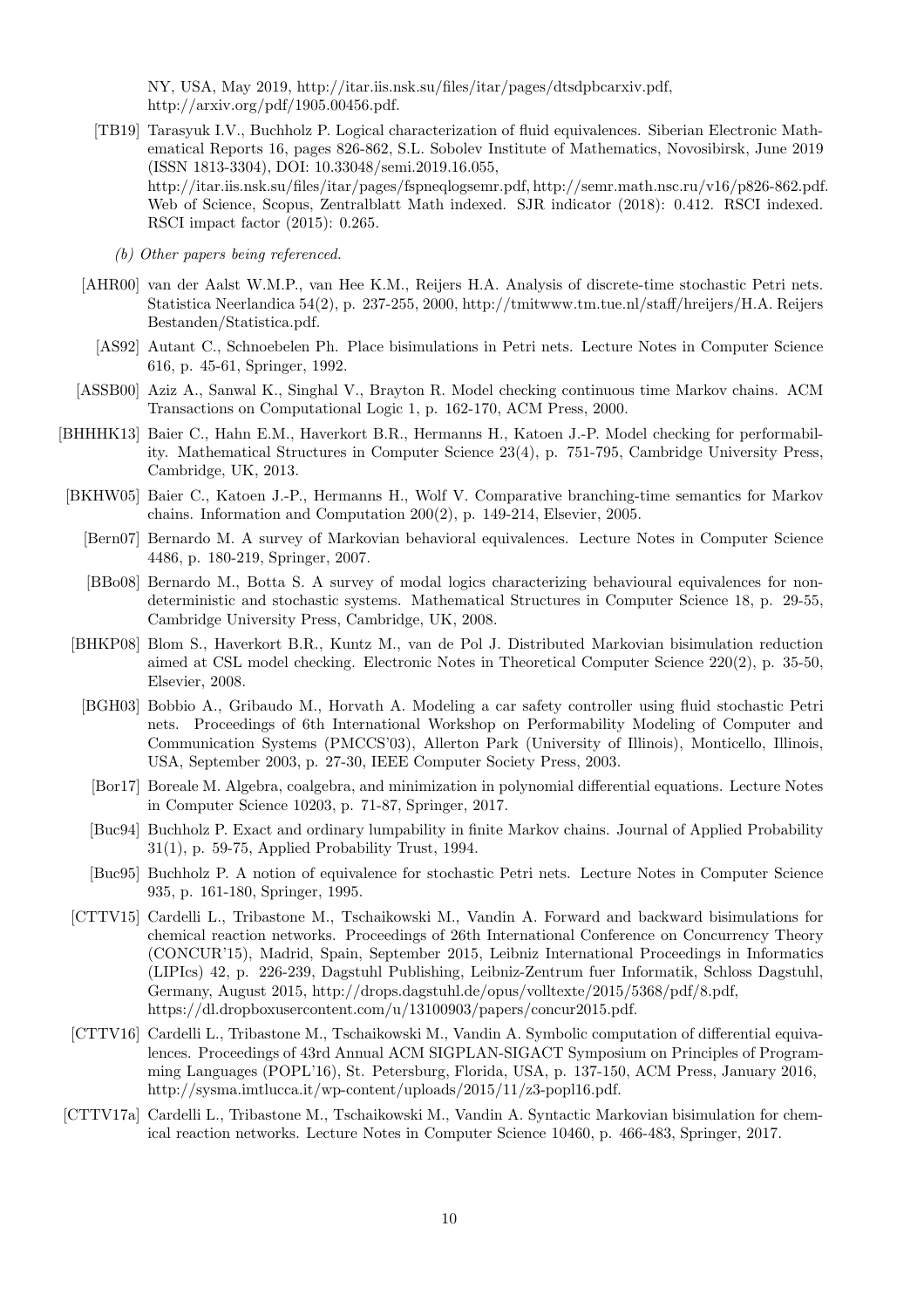- [CTTV17b] Cardelli L., Tribastone M., Tschaikowski M., Vandin A. Maximal aggregation of polynomial dynamical systems. Proceedings of the National Academy of Sciences of the United States of America, 114(38), p. 10029-10034, National Academy of Sciences, Washington, DC, USA, September 2017, http://cse.lab.imtlucca.it/˜mirco.tribastone/pnas2017.pdf.
- [CTTV18] Cardelli L., Tribastone M., Tschaikowski M., Vandin A. Guaranteed error bounds on approximate model abstractions through reachability analysis. Lecture Notes in Computer Science 11024, p. 104–121, Springer, 2018.
- [CGHR00] Clark G., Gilmore S., Hillston J., Ribaudo M. Exploiting modal logic to express performance measures. Lecture Notes in Computer Science 1786, p. 247-261, Springer, 2000.
	- [Cox84] Coxson P.G. Lumpability and observability of linear systems. Journal of Mathematical Analysis and Applications 99(2), p. 435-446, Elsevier, 1984.
	- [DHS03] Derisavi S., Hermanns H., Sanders W.H. Optimal state-space lumping of Markov chains. Information Processing Letters 87(6), p. 309-315, Elsevier, 2003.
	- [DP03] Desharnais J., Panangaden P. Continuous stochastic logic characterizes bisimulation of continuoustime Markov processes. Journal of Logic and Algebraic Programming 56, p. 99-115, Elsevier, 2003.
- [GGMS05] Gaeta R., Gribaudo M., Manini D., Sereno M. Fluid stochastic Petri nets for computing transfer time distributions in peer-to-peer file sharing applications. Electronic Notes in Theoretical Computer Science 128, p. 79-99, Elsevier, 2005.
	- [Gri02] Gribaudo M. Hybrid formalism for performance evaluation: theory and applications. Ph.D. thesis, 198 p., Department of Computer Science, University of Turin, Turin, Italy, 2002, http://www.di.unito.it/˜marcog/Downloads/PhDThesis.pdf
	- [GHo05] Gribaudo M., Horvath A. Model checking functional and performability properties of stochastic fluid models. Electronic Notes in Theoretical Computer Science 128(6), p. 295-310, Elsevier, 2005.
- [GHBTCM02] Gribaudo M., Horvath A., Bobbio A., Tronci E., Ciancamerla E., Minichino M. Model-checking based on fluid Petri nets for the temperature control system of the ICARO co-generative plant. Lecture Notes in Computer Science 2434, p. 273-283, Springer, 2002.
	- [HM85] Hennessy M.C.B., Milner R.A.J. Algebraic laws for non-determinism and concurrency. Journal of the ACM 32(1), p. 137-161, ACM Press, 1985.
	- [Hil96] Hillston J. A compositional approach to performance modelling. 158 p., Cambridge University Press, UK, 1996, http://www.dcs.ed.ac.uk/pepa/book.pdf.
	- [KA01] Katoen J.-P., D'Argenio P.R. General distributions in process algebra. Lecture Notes in Computer Science 2090, p. 375-429, Springer, 2001.
	- [KS76] Kemeny J.G., Snell J.L. Finite Markov chains. Undergraduate Texts in Mathematics, 224 p., Springer, Berlin, Germany, 1976, http://www.math.pku.edu.cn/teachers/yaoy/Fall2011/Kemeny-Snell1976.pdf
	- [LS91] Larsen K.G., Skou A. Bisimulation through probabilistic testing. Information and Computation 94(1), p. 1-28, Elsevier, 1991.
	- [MVCR08] Macia S.H., Valero R.V., Cuartero G.F., Ruiz M.C. sPBC: a Markovian extension of Petri box calculus with immediate multiactions. Fundamenta Informaticae 87(3-4), p. 367-406, IOS Press, Amsterdam, The Netherlands, 2008.
		- [MVi08] Markovski J., de Vink E.P. Extending timed process algebra with discrete stochastic time. Lecture Notes of Computer Science 5140, p. 268-283, Springer, 2008.
		- [ITV15] Iacobelli G., Tribastone M., Vandin A. Differential bisimulation for a Markovian process algebra. Lecture Notes in Computer Science 9234, p. 293-306, Springer, 2015.
		- [SZG14] Song L., Zhang L., Godskesen J.C. Bisimulations and logical characterizations on continuous-time Markov decision processes. Lecture Notes in Computer Science 8318, p. 98-117, Springer, 2014.
		- [SD04] Sproston J., Donatelli S. Backward stochastic bisimulation in CSL model checking. Proceedings of 1st International Conference on the Quantitative Evaluation of Systems (QEST'04), Enschede, The Netherlands, September 2004, p. 220-229, IEEE Computer Society Press, 2004.
		- [Tar98] Tarasyuk I.V. Place bisimulation equivalences for design of concurrent and sequential systems. Electronic Notes in Theoretical Computer Science 18, p. 191-206, Elsevier, 1998, http://itar.iis.nsk.su/files/itar/pages/equpltcs.pdf.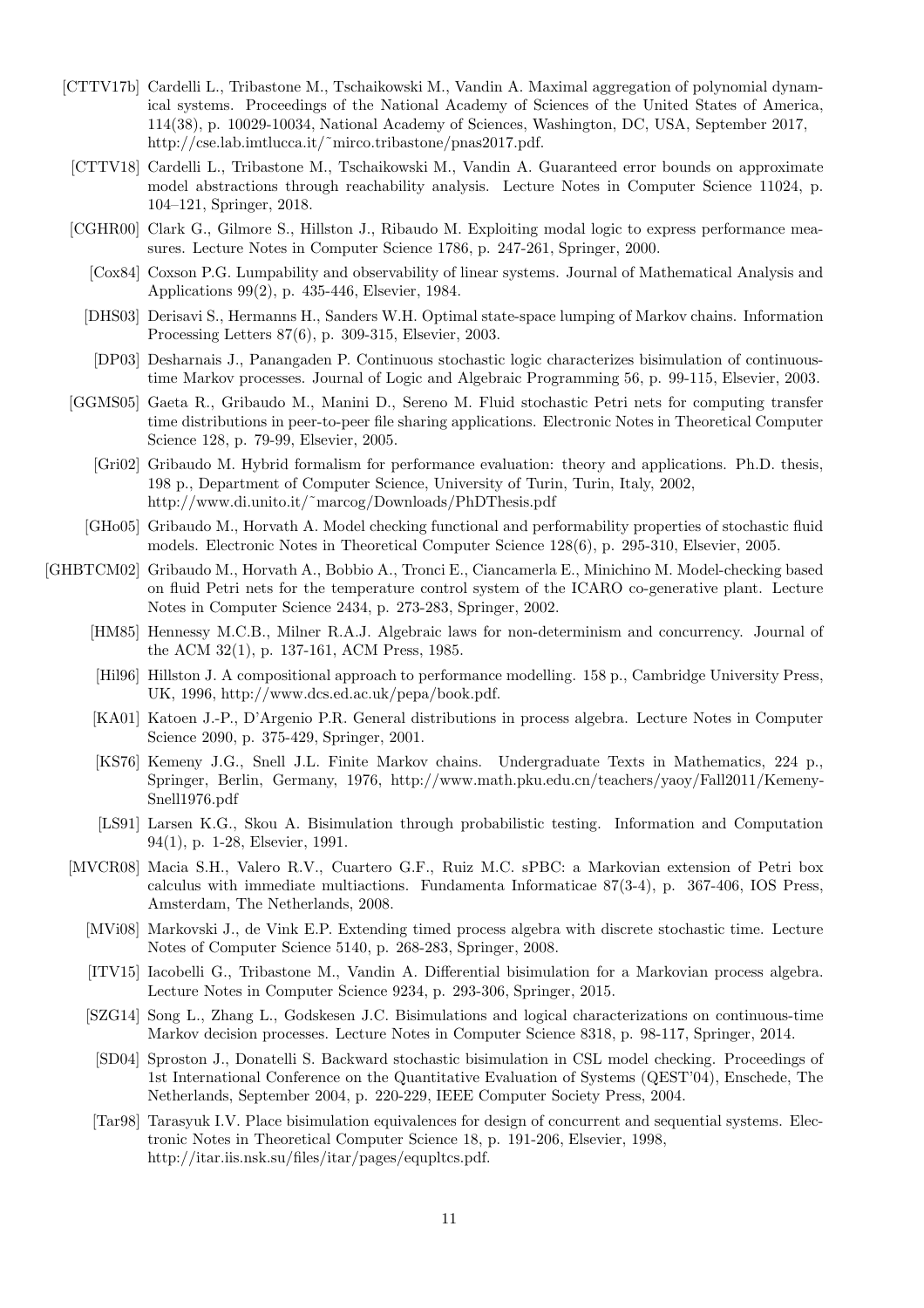- [Tar07] Tarasyuk I.V. Stochastic Petri box calculus with discrete time. Fundamenta Informaticae 76(1-2), p. 189-218, IOS Press, Amsterdam, The Netherlands, 2007, http://itar.iis.nsk.su/files/itar/pages/dtspbcfi.pdf.
- [TLRT97] Toth J., Li G., Rabitz H., Tomlin A.S. The effect of lumping and expanding on kinetic differential equations. SIAM Journal of Applied Mathematics 57(6), p. 1531-1556, Society for Industrial and Applied Mathematics, 1997.
	- [TV18] Tribastone M., Vandin A. Speeding up stochastic and deterministic simulation by aggregation: an advanced tutorial. Proc. 2018 Winter Simulation Conference (WSC'18), Gothenburg, Sweeden, December 2018, 15 p., IEEE Computer Society Press, 2018, http://cse.lab.imtlucca.it/~mirco.tribastone/papers/wsc18.pdf.
	- [TT14] Tschaikowski M., Tribastone M. Exact fluid lumpability in Markovian process algebra. Theoretical Computer Science 538, p. 140-166, Elsevier, 2014.
- 3.1. Presentation of the key scientific findings and any potential applications.

#### A4. Developing and studying behavioral equivalences for fluid stochastic Petri nets (FSPNs).

We have proposed fluid equivalences, to compare and reduce behaviour of labeled FSPNs (LFSPNs) while preserving their properties. We have defined a linear-time relation of fluid trace equivalence and its branching-time counterpart, fluid bisimulation one. Both fluid relations respect the essential features of the LFSPNs behaviour: functional activity, stochastic timing and fluid flow. The underlying stochastic model for the discrete part of the LFSPNs is continuous time Markov chains (CTMCs). The performance analysis of the continuous part of LFSPNs is accomplished via the associated stochastic fluid models (SFMs). We have shown that fluid trace equivalence preserves average potential fluid change volume for the transition sequences of every certain length. We have proven that fluid bisimulation equivalence preserves the aggregated (by the bisimulation) probability functions: stationary probability mass for the underlying CTMC, as well as stationary fluid buffer empty probability, fluid density and distribution for the associated SFM. Hence, the latter equivalence guarantees identity of the discrete and continuous performance measures. Fluid bisimulation equivalence has been used to simplify the qualitative and quantitative analysis of LFSPNs via quotienting the discrete reachability graph, underlying CTMC and associated SFM. We have characterized logically fluid trace and bisimulation equivalences with two novel fluid modal logics  $HML_{flt}$  and  $HML_{flb}$ .

We have considered equivalence relations for Fluid Stochastic Petri Nets (FSPNs). Based on equivalence relations for Stochastic Petri Nets (SPNs), which were derived from lumpability for Markov Chains, and from lumpability for certain classes of differential equations, we have defined an equivalence relation for FSPNs. Lumpability for the differential equations was based on a finite discretization approach and permutations of the fluid part of the FSPN. An appropriate equivalence relation allows one to aggregate sets of equivalent states into single states. Such a state space reduction has been exploited for a more efficient analysis of FSPNs using a discretization approach. Lumpable equivalence relations have been computed as from an appropriately discretized state space of the stochastic process, as directly from the FSPN.

#### C1. Developing application examples for FSPNs analysis techniques.

We have constructed an application examples of a document preparation system and a plant production line, to demonstrate the behavioural analysis via quotienting by fluid bisimulation equivalence and logical specification of the properties. Besides the two standard models of a document preparation system (the first with parallel and the second with interleaving behaviour), the enhanced one (with interleaving behaviour) has been presented that makes difference between the low and high resolution graphics. We have calculated for the document preparation system a number of steady-state performance indices, based on some standard discrete and continuous measures of LFSPNs. The case study has also shown verification and comparison of the linear and branching-time behaviour with the use of new fluid modal logics  $HML_{ft}$ and  $HML_{fib}$ . For the plant production line, we have verified the properties, specified as the interpretation probability in  $HML_{flt}$  and the satisfaction validity in  $HML_{flb}$ .

We have demonstrated lumping the discrete process by example of the source and sink system with two non-symmetric fluid buffers. In that case study, summing the contents of the continuous places has been applied that resembles summing tokens in the equivalent discrete places when considering place bisimuation on standard Petri nets. Moreover, lumping the matrices of continuous time Markov chains (CTMCs) underlying the discrete part of the FSPNs has been considered in the example of the twocomponent switched producer and consumer system. While such a lumping, permutation of the fluid levels in continuous places has been demonstrated, which is typical for place bisimulations of Petri nets.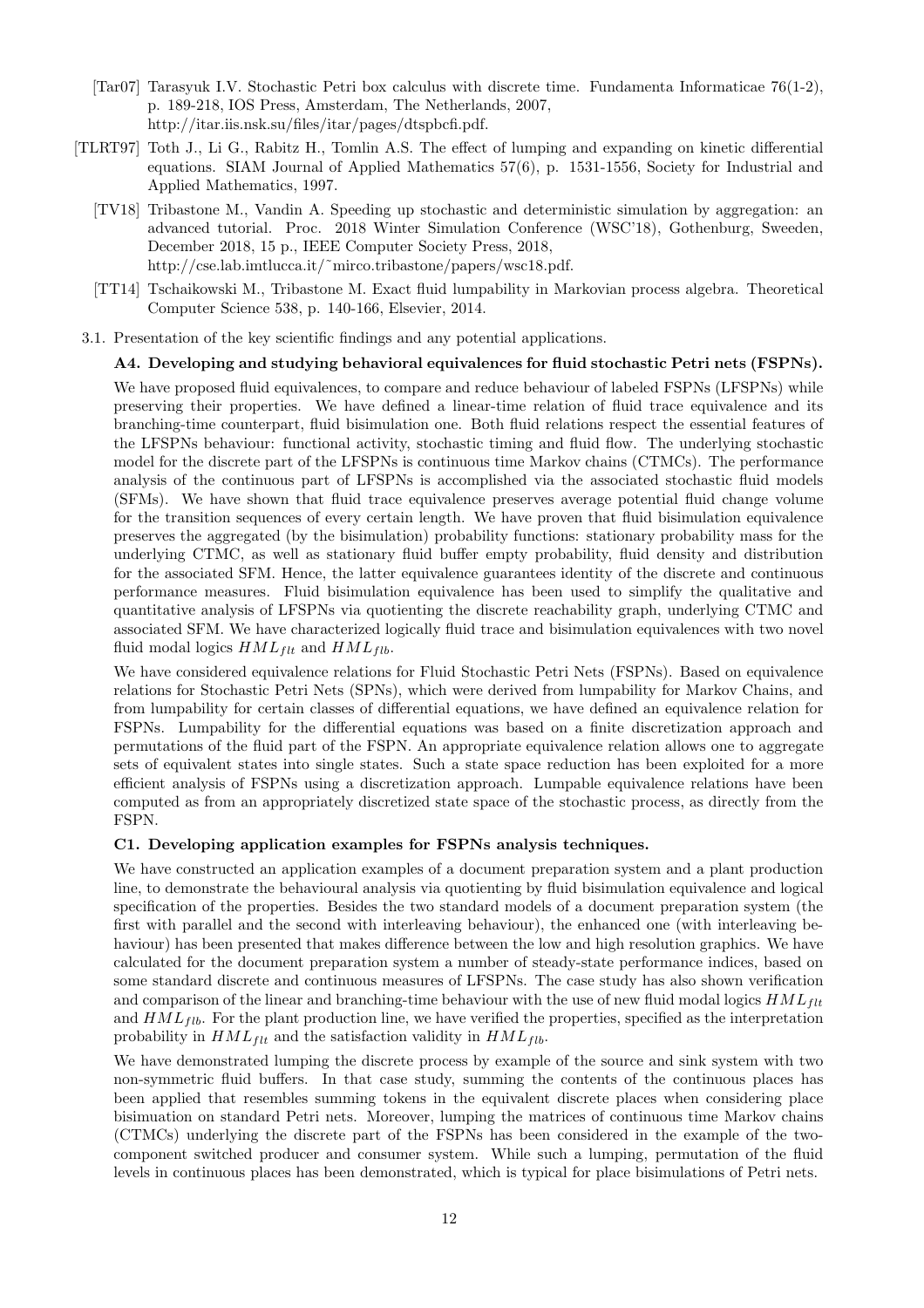#### \*. Non-interleaving discrete time stochastic process algebras (SPAs).

A new calculus dtsiPBC which is an extension of dtsPBC with immediate multiactions has been constructed. In that version of dtsiPBC, we have use positive reals (instead of the previously used positive integers) as the weights of immediate multiactions to provide more flexibility in specification. The step operational semantics was based on labeled probabilistic transition systems while the denotational semantics was based on labeled discrete time stochastic and immediate Petri nets. In order to evaluate performance, the corresponding semi-Markov chains and (reduced) discrete time Markov chains have been analyzed. We have defined step stochastic bisimulation equivalence of expressions and proven that it can be applied to reduce their transition systems and underlying semi-Markov chains while preserving the functionality and performance characteristics. We have explained how this equivalence may help to simplify performance analysis of the algebraic processes.

In a case study, a method of modeling, performance evaluation and behaviour preserving reduction of concurrent systems has been outlined and applied to the standard and generalized (with parameters) shared memory system. We have explored the effect of the parametric variation to the stationary probability mass function of the quotient semi-Markov chain and to the corresponding performance measures of the generalized shared memory system. We have determined the main advantages of dtsiPBC by comparing it with other well-known or similar SPAs.

We have proposed a new algebra dtsdPBC, an extension of dtsiPBC by adding deterministic multiactions with positive delays. The calculus dtsdPBC has a parallel step operational semantics, based on labeled probabilistic transition systems and a denotational semantics in terms of a subclass of labeled discrete time stochastic and deterministic Petri nets. A technique of performance evaluation in the framework of the calculus has been presented that explores the corresponding stochastic process, which is a semi-Markov chain. It has been proven that the underlying discrete time Markov chain or its reduction by eliminating vanishing states may alternatively and suitably be studied for that purpose. The theory presented has been illustrated with an extensive series of examples, among which is the travel system application example demonstrating performance analysis within dtsdPBC.

3.2. Any surprises encountered in the course of the project and in the results obtained.

#### \*. Non-interleaving discrete time stochastic process algebras (SPAs).

While constructing a case study within dtsiPBC, we have discovered that it is very interesting to investigate the generalized version of the shared memory system as well. The generalized system has been specified by the process expressions with variable multiaction probabilities and weights, interpreted as parameters of the performance indices. The resulting performance measure functions have been analyzed with a goal to optimize the generalized system's specification. We have determined at which values of the parameters the performance measure functions reach their maximums or minimums, which has allowed us to increase performance of the generalized system in a clear, obvious and purely analytical way, by proper adjustment of those parameters. We have also examined an interleaving variant of the transition system of the generalized system's expression and thereby demonstrated that step semantics is preferable to the interleaving one for the specification and analysis, as in our context, as within other discrete time SPAs.

#### Statistics: who has been working, from when to when; who visited whom, and for how long, and on which topics.

Research visits of Dr. Igor V. Tarasyuk (four one-month visits) during his work within CAVER (the whole project duration between 2014 and 2019):

- (1) November 19 December 19, 2014 Guest Researcher, grants DFG BE 1267/14-1 and RFBR 14-01-91334, at Faculty of Computer Science, TU Dortmund (supervisor Prof. Dr. Peter Buchholz). Research topic: Transition labeling for FSPNs and fluid bisimulation equivalence on labeled fluid stochastic Petri nets (LFSPNs).
- (2) October 1 October 30, 2015 Guest Researcher, grants DFG BE 1267/14-1 and RFBR 14-01-91334, at Faculty of Computer Science, TU Dortmund (supervisor Prof. Dr. Peter Buchholz). Research topic: Fluid bisimulation equivalence for quotienting the branching-time behaviour of LFSPNs while preserving the functionality and performance.
- (3) October 2 October 31, 2016 Guest Researcher, grants DFG BE 1267/14-1 and RFBR 14-01-91334, at Faculty of Computer Science, TU Dortmund (supervisor Prof. Dr. Peter Buchholz). Research topic: Fluid trace equivalence for comparing the linear-time behaviour of LFSPNs and case studies of the functional and performance analysis using behaviour-preserving reduction by fluid bisimulation equivalence.